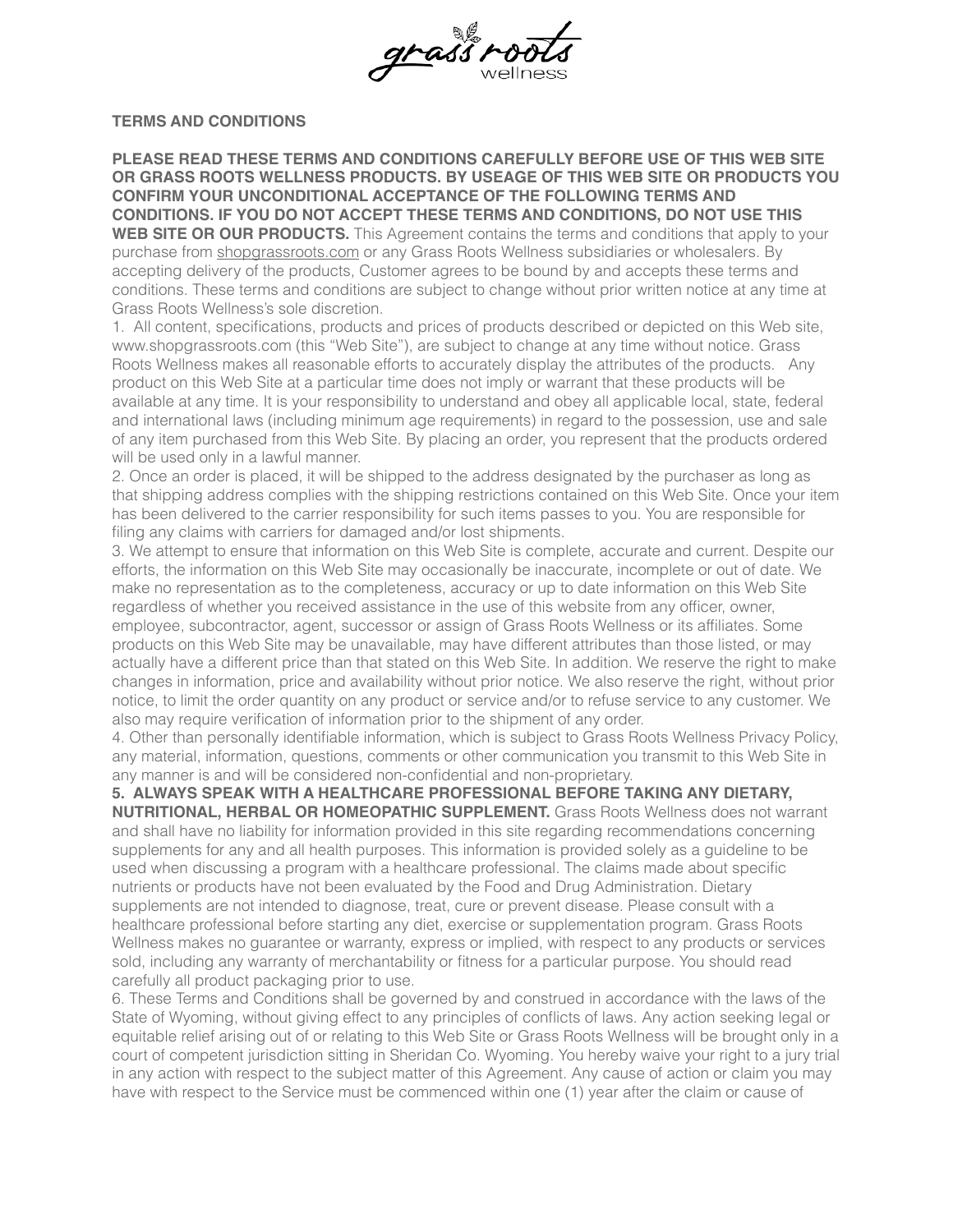action arises. Grass Roots Wellness's failure to insist upon or enforce strict performance of any provision of this Agreement shall not be construed as a waiver of any provision or right. Neither the course of conduct between the parties nor trade practice shall act to modify any provision of this Agreement. Grass Roots Wellness may assign its rights and duties under this Agreement to any party at any time without prior notice to you. Any claim or cause of action arising out of or related to use of the Web Site or our Terms and Conditions must be filed within one (1) year after such claim or cause of action arose or be forever barred. If any provision of these Terms and Conditions is found by a court of competent jurisdiction to be invalid, the parties nevertheless agree that the court should endeavor to give effect to the parties' intentions as reflected in the provision, and the other provisions of our Terms and Conditions remain in full force and effect.

**7. DISCLAIMERS. YOUR USE OF THIS SITE AND ANY OF THE PRODUCTS IS AT YOUR RISK. THE INFORMATION AND PRODUCTS PROVIDED ON OR THROUGH THIS WEB SITE ARE PROVIDED "AS IS" WITHOUT ANY WARRANTIES OF ANY KIND INCLUDING WARRANTIES OF MERCHANTABILITY, FITNESS FOR A PARTICULAR PURPOSE, OR NON-INFRINGEMENT OF INTELLECTUAL PROPERTY. NEITHER GRASS ROOTS WELLNESS NOR ANY OF THEIR RESPECTIVE AFFILIATES WARRANT THE ACCURACY OR COMPLETENESS OF THE INFORMATION, MATERIALS OR SERVICES PROVIDED ON OR THROUGH THIS WEB SITE. THE INFORMATION AND MATERIALS PROVIDED ON OR THROUGH THIS WEB SITE MAY BE OUT OF DATE, AND NEITHER GRASS ROOTS WELLNESS, NOR ANY OF THEIR RESPECTIVE AFFILIATES MAKES ANY COMMITMENT OR ASSUMES ANY DUTY TO UPDATE SUCH INFORMATION AND PRODUCTS. THE FOREGOING EXCLUSIONS OF IMPLIED WARRANTIES DO NOT APPLY TO THE EXTENT PROHIBITED BY LAW. ALL PRODUCTS PURCHASED ON OR THROUGH THIS WEB SITE ARE SUBJECT ONLY TO ANY APPLICABLE WARRANTIES OF THEIR RESPECTIVE MANUFACTURERS, DISTRIBUTORS AND SUPPLIERS, IF ANY. TO THE FULLEST EXTENT PERMISSIBLE BY APPLICABLE LAW, WE HEREBY DISCLAIM ALL WARRANTIES OF ANY KIND, EITHER EXPRESS OR IMPLIED, INCLUDING, ANY IMPLIED WARRANTIES WITH RESPECT TO THE PRODUCTS AND SERVICES LISTED OR PURCHASED ON OR THROUGH THIS WEB SITE. WITHOUT LIMITING THE GENERALITY OF THE FOREGOING, WE HEREBY EXPRESSLY DISCLAIM ALL LIABILITY FOR PRODUCT DEFECT OR FAILURE, CLAIMS THAT ARE DUE TO NORMAL WEAR, PRODUCT MISUSE, ABUSE, PRODUCT SIDE AFFECT OR REACTION, PRODUCT MODIFICATION, IMPROPER PRODUCT SELECTION, NON-COMPLIANCE WITH ANY CODES, OR MISAPPROPRIATION. PLEASE REFER TO YOUR LOCAL LAWS FOR ANY SUCH PROHIBITIONS.**

8. Grass Roots Wellness assumes no responsibility, and will not be liable, for any damages to, or any viruses that may infect, your computer, telecommunication equipment, or other property caused by or arising from your access to, use of, or browsing this Web Site, or your downloading of any information or materials from this Web Site. IN NO EVENT WILL Grass Roots Wellness, or any of their respective owners, employees, affiliates, agents successors or assigns, nor any party involved in the creation, marketing or transmission of this website be liable to you or anyone else for ANY DAMAGES, lost profits, lost data or business interruption, arising out of the use, inability to use, or the results of use of this website. In the event any problem occurs with this website or any of its content, you agree that your sole remedy is to cease using this Web Site.

9. In the event of a problem with the products that you have purchased on or through this website, you agree that your sole remedy, if any, is from the manufacturer of the product(s) in accordance with the manufacturer's warranty. Or you may seek a return and refund subject to the Return Policy posted on this website.

10. You or we may suspend or terminate your account or your use of this Web Site at any time, for any reason or for no reason. You are personally liable for any orders placed or charges incurred through your account prior to termination. We reserve the right to change, suspend, or discontinue all or any aspect of this Web Site at any time without prior notice.

11. Limitation of Liability: Any officer, owner, employee, subcontractor, agent, successor or assign of Grass Roots Wellness or it's affiliates shall not be liable for any loss, injury, claim, liability, or damage of any kind resulting in any way from any errors in omissions from the website or its affiliated websites, or for any products available or not included therein, the unavailability or interruption of the website or